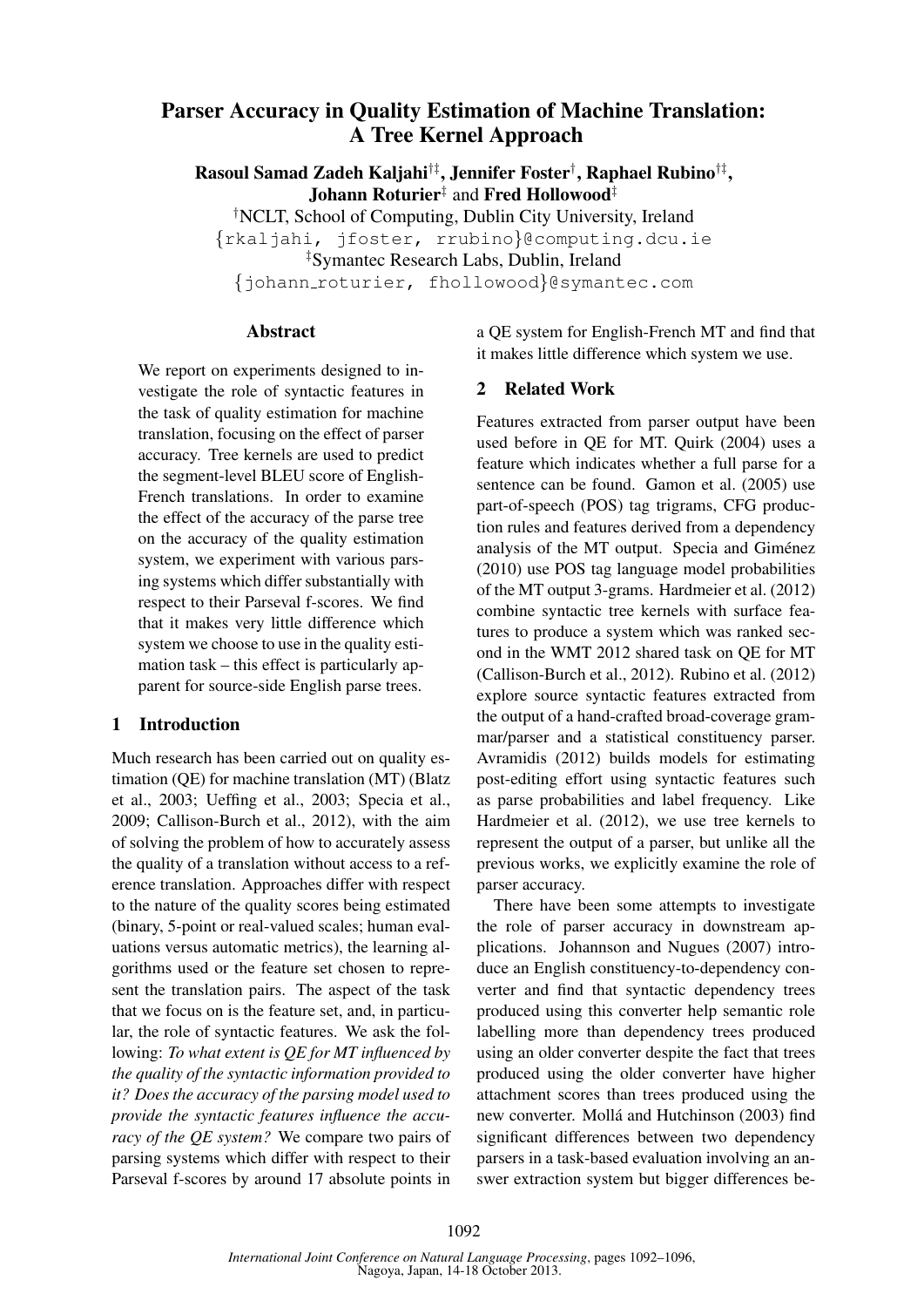tween the two parsers when evaluated intrinsically. Quirk and Corston-Oliver (2006) demonstrate that a syntax-enhanced MT system is sensitive to a decrease in parser accuracy obtained by training the parser on smaller training sets. Zhang et al. (2010) experiment with a different syntax-enhanced MT system and do not observe the same behaviour. Both Miyao et al. (2008) and Goto et al. (2011) evaluate a suite of state-of-the-art English statistical parsers on the tasks of protein-pair interaction identification and patent translation respectively, and find only small (albeit sometimes statistically significant) differences between the parsing systems. Our study is closest to that of Quirk and Corston-Oliver (2006) since we are taking one parser and using it to train various models with different training set sizes.

## 3 Parsing

For parsing we use the LORG parser (Attia et al.,  $2010$ <sup>1</sup> which learns a latent-variable probabilistic context-free grammar (PCFG-LA) from a treebank in an iterative process of splitting the treebank non-terminals, estimating probabilities for the new rules using Expectation Maximization and merging the less useful splits (Petrov et al., 2006), and which parses using the max-rule parsing algorithm (Petrov and Klein, 2007).

In order to investigate the effect of parsing accuracy, we train two parsing models – one "higheraccuracy" model and one "lower-accuracy" model – for each language. We use training set size to control the accuracy. For English, the higheraccuracy model is trained on Sections 2-21 of the Wall Street Journal (WSJ) section of the Penn Treebank (PTB) (Marcus et al., 1994) (approx 40k sentences). For French, the higher-accuracy model is trained on the training section of the French Treebank (FTB) (Abeillé et al., 2003) (approx 10k sentences). For the lower-accuracy models, we first select four random subsets of varying sizes from the larger training sets for each language<sup>2</sup> and measure the performance of the resulting models on the standard parsing test sets<sup>3</sup> using Parseval  $F_1$  – see Table 1. All parsing models are trained with 5 split/merge cycles.

The worst-performing models for each language are those trained on 100 training sentences. However, these models fail to parse about 10 and 2 percent of our English and French data respectively. Since the failed sentences are not necessarily parallel in the source and translation sides, this could affect the downstream QE performance. Therefore, we opt to employ as our "lower-accuracy" models the second smallest training set sizes, which are 1K sentences for English and 500 for French. For both languages, the difference in  $F_1$  between the lower-accuracy and higher-accuracy models is about 17 points. In order to measure how different the parses produced by these models are on our QE data, we compute their  $F_1$  relative to each other. The  $F_1$  for the English model pair is 71.50 and for French 63.19.

# 4 Quality Estimation

To minimise the effect of domain variation, we use a QE dataset for the domain on which our parsers have been trained (newswire). Since there are very few human QE evaluations available for English-French in this domain, we instead attempt to predict automatic metric scores. We experiment with BLEU, METEOR and TER, but due to space restrictions and the similar behaviour observed, we report only BLEU score predictions. We randomly select 4500 parallel segments from the News development data sets released for the WMT13 translation task.<sup>4</sup> To remain independent of any one MT system, we translate the dataset with the following three systems, randomly choosing 1500 distinct segments from each:

- ACCEPT<sup>5</sup>: a phrase-based Moses system trained on training sets of WMT12 releases of Europarl and News Commentary plus data from Translators Without Borders (TWB)
- SYSTRAN: a proprietary rule-based system
- Bing<sup>6</sup>: an online translation system

The translations are scored at the segment level using segment-level BLEU. The data set is randomly split into 3000 training, 500 development, and 1000 test segments. Model parameters are tuned using the development set.

We encode syntactic information using tree kernels (Collins and Duffy, 2002; Moschitti, 2006) because they allow us to use all subtrees of the

<sup>1</sup>https://github.com/CNGLdlab/ LORG-Release

<sup>&</sup>lt;sup>2</sup>Each smaller subset is contained in all the larger subsets. <sup>3</sup>WSJ Section 23 and the FTB test set.

<sup>4</sup>http://www.statmt.org/wmt13

<sup>5</sup>http://www.accept.unige.ch/Products/

D\_4\_1\_Baseline\_MT\_systems.pdf

<sup>6</sup>http://www.bing.com/translator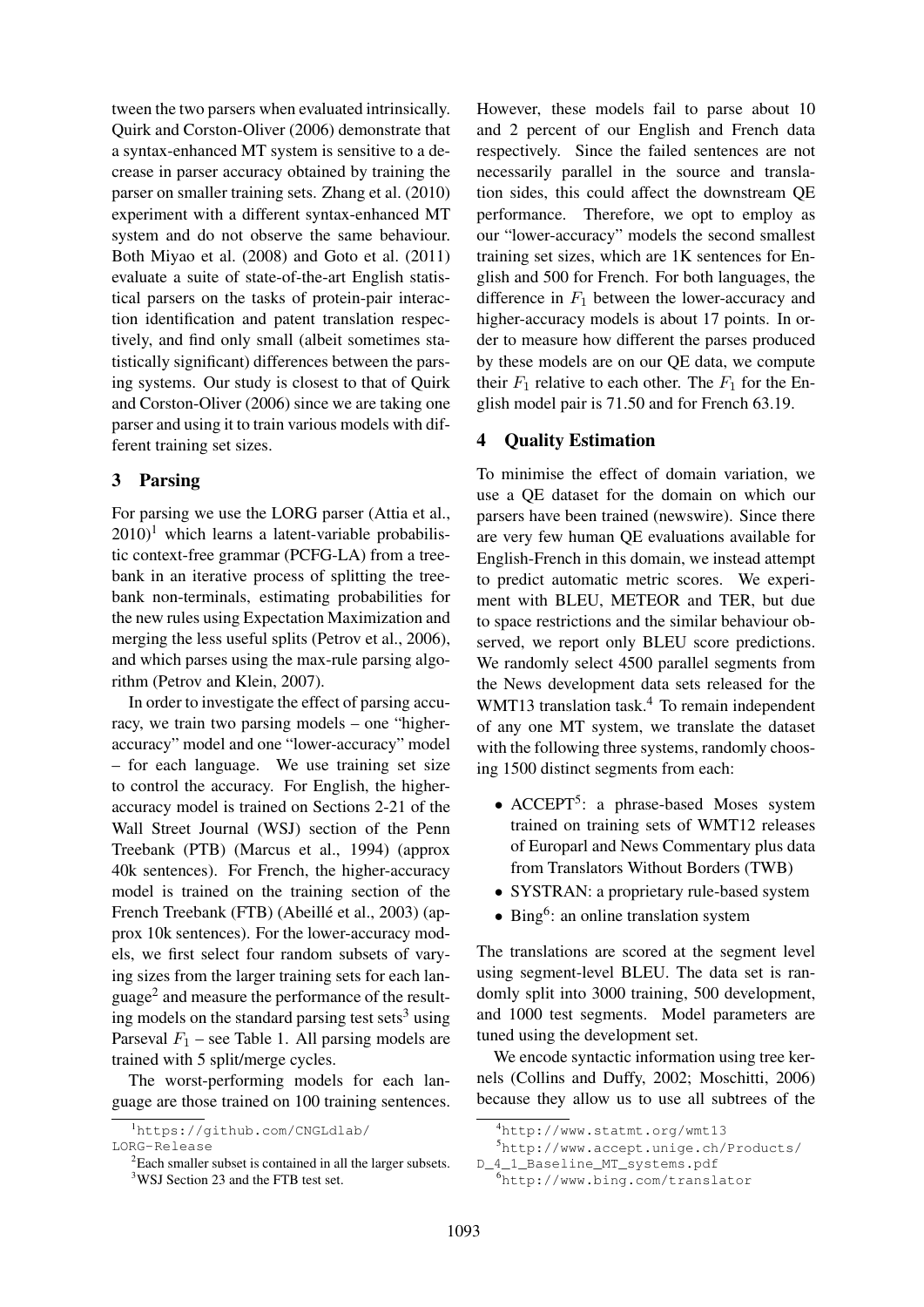|               | English |       |       |       | French        |     |       |       |       |       |
|---------------|---------|-------|-------|-------|---------------|-----|-------|-------|-------|-------|
| Training size | 100     | 1K    | 10K   | 20K   | 40K           | 100 | 500   | 2.5K  | 5K    | 10K   |
|               | 51.06   | 72.53 | 87.69 | 88.47 | 89.55   52.85 |     | 66.51 | 78.55 | 81.85 | 83.40 |

Table 1: Parser  $F_1$ s for various training set sizes: the sizes in bold are selected for the experiments.

parsed sentences as features in an efficient way, thus obviating the need for manual feature engineering. We use SVMLight-TK<sup>7</sup> (Moschitti, 2006), a support vector machine (SVM) implementation of tree kernels. The trees we use are constituency trees obtained by the parsing models described in Section 3, and their conversion to dependency trees using the Stanford converter for English (de Marneffe and Manning, 2008) and Const2Dep (Candito et al., 2010) for French. The labels must be removed from the arcs in the dependency trees before they can be used in SVMLight-TK – the nodes in the resulting tree representation are word forms and dependency relations, omitting part-of-speech tags.<sup>8</sup> Based on preliminary experiments on our development set, we use subset tree kernels.

We build a baseline system with features provided for the WMT 2012 QE shared task (Callison-Burch et al., 2012): we use Europarl v7 and News Commentary v8 (Koehn, 2005) to extract n-gram frequency, language model and word alignment features. This is considered a strong baseline as the system that used just these features was ranked higher than many of the other systems.

# 5 Experiments and Results

We build a QE system using constituency and dependency parse tree kernels of the source and translation sides, exploring first the higheraccuracy parse trees. Table 2 shows the performance of this system  $(CD-ST_H)$  compared to the system trained on the baseline features (*B-WMT*). We also compare to another baseline (*B-Mean*) which always predicts the mean of the segmentlevel BLEU scores of the training instances. We evaluate performance using Root Mean Square Error (RMSE) and Pearson correlation coefficient (r). To test the statistical significance of the performance differences (at  $p < 0.05$ ), we use paired bootstrap resampling (Koehn, 2004).

 $CD-ST_H$  achieves statistically significantly bet-

ter RMSE and Pearson r than both baselines, which shows the usefulness of tree kernels in QE. We combine  $CD$ - $ST_H$  and *B*-WMT<sup>9</sup> – this system  $B + CD - ST_H$  performs statistically significantly better than both systems individually, suggesting that tree kernels can also be useful in synergy with non-syntactic features.

|                 | <b>RMSE</b> | Pearson r         |
|-----------------|-------------|-------------------|
| B-Mean          | 0.1626      | $\mathbf{\Omega}$ |
| <b>B-WMT</b>    | 0.1601      | 0.1766            |
| $CD-STH$        | 0.1581      | 0.2437            |
| $B + CD - ST_H$ | 0.1570      | 0.2696            |

Table 2: Baselines, higher-accuracy parse tree kernels and combinations

We now investigate the impact of the intrinsic quality of the parse trees on the QE system. We build a similar model to  $CD$ - $ST_H$  but with the lower-accuracy model described in Section 3. This system is named *CD-ST<sub>L</sub>* in Table 3. *CD-ST<sub>H</sub>* is also presented in this table for ease of comparison. Surprisingly,  $CD$ - $ST_L$  performs only slightly lower than  $CD$ - $ST_H$  and the difference is not statistically significant.

To better understand the behaviour of these systems, we break them down into their components: source constituency trees, target constituency trees, source dependency trees and target dependency trees. We first split based on the parse type and then based on the translation side.

 $C\text{-}ST_H$  and  $C\text{-}ST_L$  in Table 3 are the systems with the constituency trees of both source and translation sides with higher- and lower-accuracy parsing models respectively. Although the difference is not statistically significant, the system with lower-accuracy parse trees achieves better scores than the system with higher-accuracy trees. *D-* $ST_H$  and *D-ST<sub>L</sub>* are built with the dependency trees of the higher- and lower-accuracy parsing models respectively. Unlike the constituency systems, the system with higher-accuracy parses performs better. However, the difference is not statistically significant. These results suggest that the intrinsic accuracy of neither the constituency

<sup>7</sup>http://disi.unitn.it/moschitti/ Tree-Kernel.htm

<sup>&</sup>lt;sup>8</sup>A word is a child of its dependency relation to its head and this dependency relation is the child of the head word.

<sup>&</sup>lt;sup>9</sup>The combination is carried out using vector summation.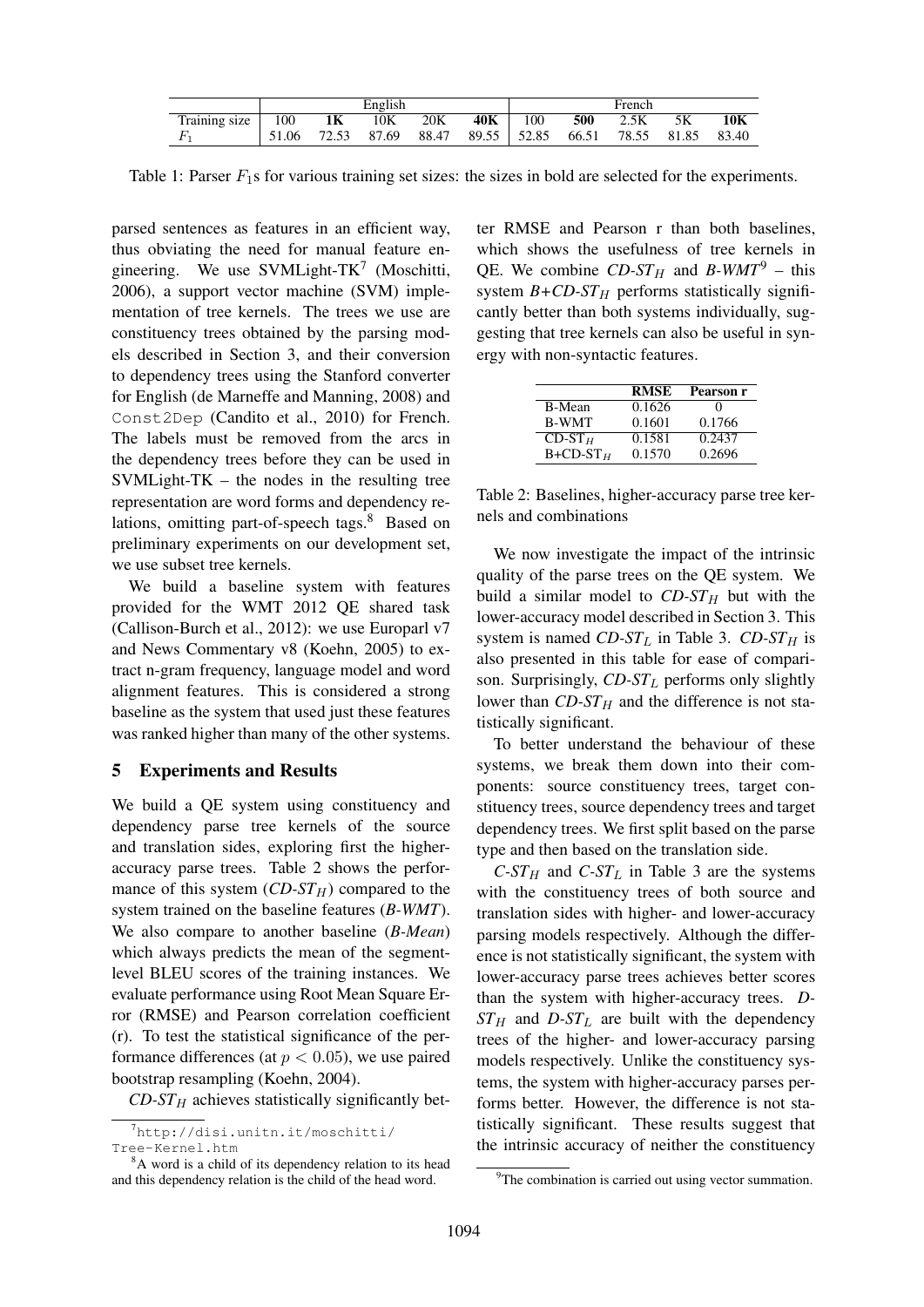nor the dependency parses is crucial to the performance of the QE systems. We now further split these systems based on the translation sides.

 $C-S_H$  and  $C-S_L$  use the higher- and loweraccuracy constituency trees of only the source side. Similar to when constituency trees of both sides were used  $(C\text{-}ST_H$  and  $C\text{-}ST_L$ ), the system built on the lower-accuracy parses performs better although the difference is not statistically significant. The system using higher-accuracy constituency trees of the translation side  $(C-T_H)$ achieves better scores than the one using the lower-accuracy ones  $(C-T_L)$ , but, again, this difference is not statistically significant.

 $D-S_H$  and  $D-S_L$  are the systems using the dependency trees of only the source side. Again, there is a small, statistically insignificant gap between the scores of these systems. On the other hand, there is a bigger performance gap between the systems built on the higher- and loweraccuracy dependency trees of the translation side:  $D-T_H$  and  $D-T_L$ . Although this is the only large difference observed among all settings, it is surprisingly not statistically significant.<sup>10</sup>

|                                          | <b>RMSE</b> | Pearson r |
|------------------------------------------|-------------|-----------|
| $CD-STH$                                 | 0.1581      | 0.2437    |
| $CD-STL$                                 | 0.1583      | 0.2350    |
| $\overline{\text{C}}\text{-}\text{ST}_H$ | 0.1584      | 0.2307    |
| $C-STL$                                  | 0.1582      | 0.2348    |
| $D-STH$                                  | 0.1591      | 0.2103    |
| $D-STL$                                  | 0.1597      | 0.1902    |
| $C-SH$                                   | 0.1583      | 0.2312    |
| $C-S_L$                                  | 0.1582      | 0.2335    |
| $C-T_H$                                  | 0.1608      | 0.1479    |
| $C-T_L$                                  | 0.1616      | 0.1204    |
| $D-SH$                                   | 0.1598      | 0.1869    |
| $D-S_L$                                  | 0.1601      | 0.1780    |
| $D-TH$                                   | 0.1598      | 0.2102    |
| $D-T_L$                                  | 0.1604      | 0.1679    |
|                                          |             |           |

Table 3: QE systems with higher- and loweraccuracy trees (C: constituency, D: dependency, ST: Source and Translation, H: Higher-accuracy parsing model, L: Lower-accuracy parsing model)

One may argue that the way the parser accuracy is varied here could impact the results – a parser with similar  $F_1$  but different output may lead to a different conclusion. It is possible to test this by using the parsing model from a lower split/merge (SM) cycle. For example, the models from the first SM cycle with a 10K training set size

for English and a 2.5K training set size for French score 73.04 and 70.22  $F_1$  points on their respective test sets. While these scores are close to those of the lower-accuracy models used above, their outputs are different: the parses with the two loweraccuracy English models achieve only 66.46  $F_1$ against each other and with the two French ones 66.51  $F_1$ . We use the parse trees of these alternative lower-accuracy parsing models to build a new QE system. The RMSE is 0.1585 and Pearson r is 0.2316. These scores are not statistically significantly different compared to  $CD$ - $ST_H$ , strengthening our conclusion that intrinsic parse accuracy is not crucial for QE.

Another question is to what extent we require a linguistically realistic syntactic structure which retains some form of regularity no matter how accurate. To answer this question, we build random tree structures for source and translation segments. The random tree for a segment is generated by recursively splitting the sentence into random phrases and randomly assigning them a syntactic label.<sup>11</sup> We parse the source and translation segments using this method and build a QE system with the output trees. The RMSE and Pearson r are 0.1631 and -0.0588 respectively. This shows that tree kernels still require the regularity encoded in the lower- and higher-accuracy trees.

### 6 Conclusion

We explored the impact of parse quality in predicting automatic MT evaluation scores, comparing the use of constituency and dependency tree kernels built from the output of parsing systems with a large accuracy gap when measured using Parseval  $F_1$ . This large difference in  $F_1$  did not have a knock-on effect on the QE task. Our next step is to carry out the experiments in the opposite direction (French-English) so that we better understand why the translation side trees were not as useful as the source side trees. Using other intrinsic parser evaluation metrics might also prove useful.

### Acknowledgements

This research has been supported by the Irish Research Council Enterprise Partnership Scheme (EPSPG/2011/102 and EPSPD/2011/135) and the computing infrastructure of the Centre for Next Generation Localisation at Dublin City University.

<sup>&</sup>lt;sup>10</sup>The high scores of  $D-T_H$  seem to be happening by chance, because on the development set, on which the parameters are tuned, the scores are much lower.

<sup>&</sup>lt;sup>11</sup>The English random model achieves an  $F_1$  of around 0.5 and the French model an  $F_1$  of 0.2.